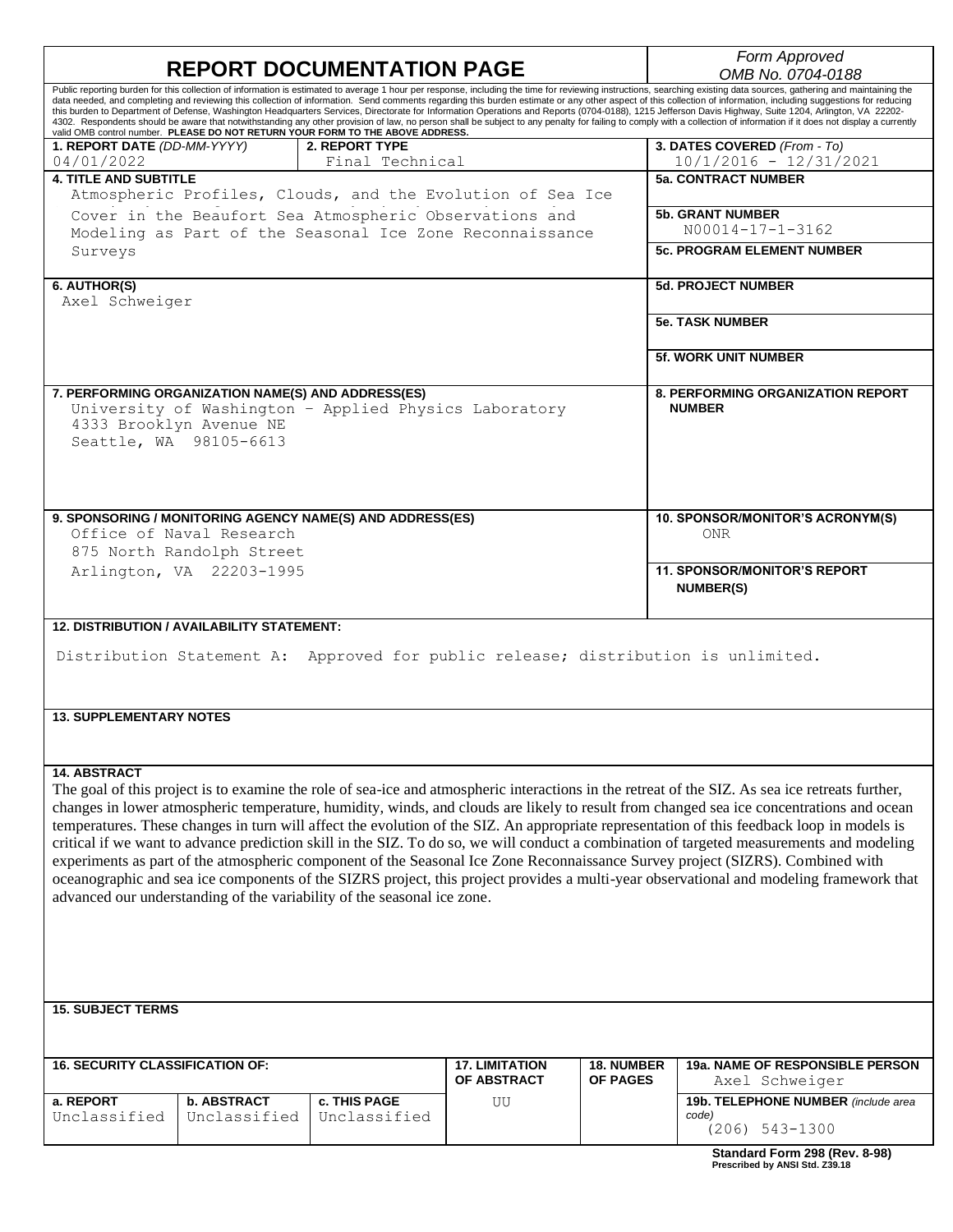# Final Report for ONR Grant N00014-17-1-3162

Atmospheric Profiles, Clouds and The Evolution of Sea Ice Cover in the Beaufort Sea: Atmospheric Observations and Modeling as Part of the Seasonal Ice Zone Reconnaissance Surveys

Axel Schweiger<sup>1</sup>, Zheng Liu<sup>1</sup>, Jinlun Zhang<sup>1</sup>, Dale Lawrence<sup>2</sup>

1: University of Washington, 2: University of Colorado

### Distribution Statement

DISTRIBUTION A. Approved for public release: distribution unlimited.

## What were the major goals and objectives of the project?

**Goals** The goal of this project is to examine the role of sea-ice and atmospheric interactions in the retreat of the SIZ. As sea ice retreats further, changes in lower atmospheric temperature, humidity, winds, and clouds are likely to result from changed sea ice concentrations and ocean temperatures. These changes in turn will affect the evolution of the SIZ. An appropriate representation of this feedback loop in models is critical if we want to advance prediction skill in the SIZ. To do so, we will conduct a combination of targeted measurements and modeling experiments as part of the atmospheric component of the Seasonal Ice Zone Reconnaissance Survey project (SIZRS). Combined with oceanographic and sea ice components of the SIZRS project, this project provides a multi-year observational and modeling framework that will advance our understanding of the variability of the seasonal ice zone and which is needed to improve predictions from daily to climate time scales

**Objectives:** Assess the ability of global atmospheric reanalyses and forecast models to reflect the details of the seasonal evolution of atmosphere-ice-ocean interactions in the Beaufort Sea SIZ through the use coordinated multi- year atmospheric, ice, ocean measurements, •investigate how regional meso-scale models can improve the representation of atmosphere-ice interactions in the SIZ spring through fall, •determine how changes in sea ice and sea surface conditions in the SIZ affect changes in cloud properties and cover, •develop novel instrumentation including low cost, expendable, airdeployed micro-aircraft to obtain temperature and humidity profiles and cloud top and base heights •Integrate atmospheric, oceanographic, and sea ice measurements and models to advance our understanding of seasonal ice zone variability.

# Accomplishments

### **Field Experiments**

• We developed a strong relationship with the USCG KODIAK, acquired and modified the necessary equipment, and obtained the necessary certifications from the USCG Air Craft Control Board (ACCB).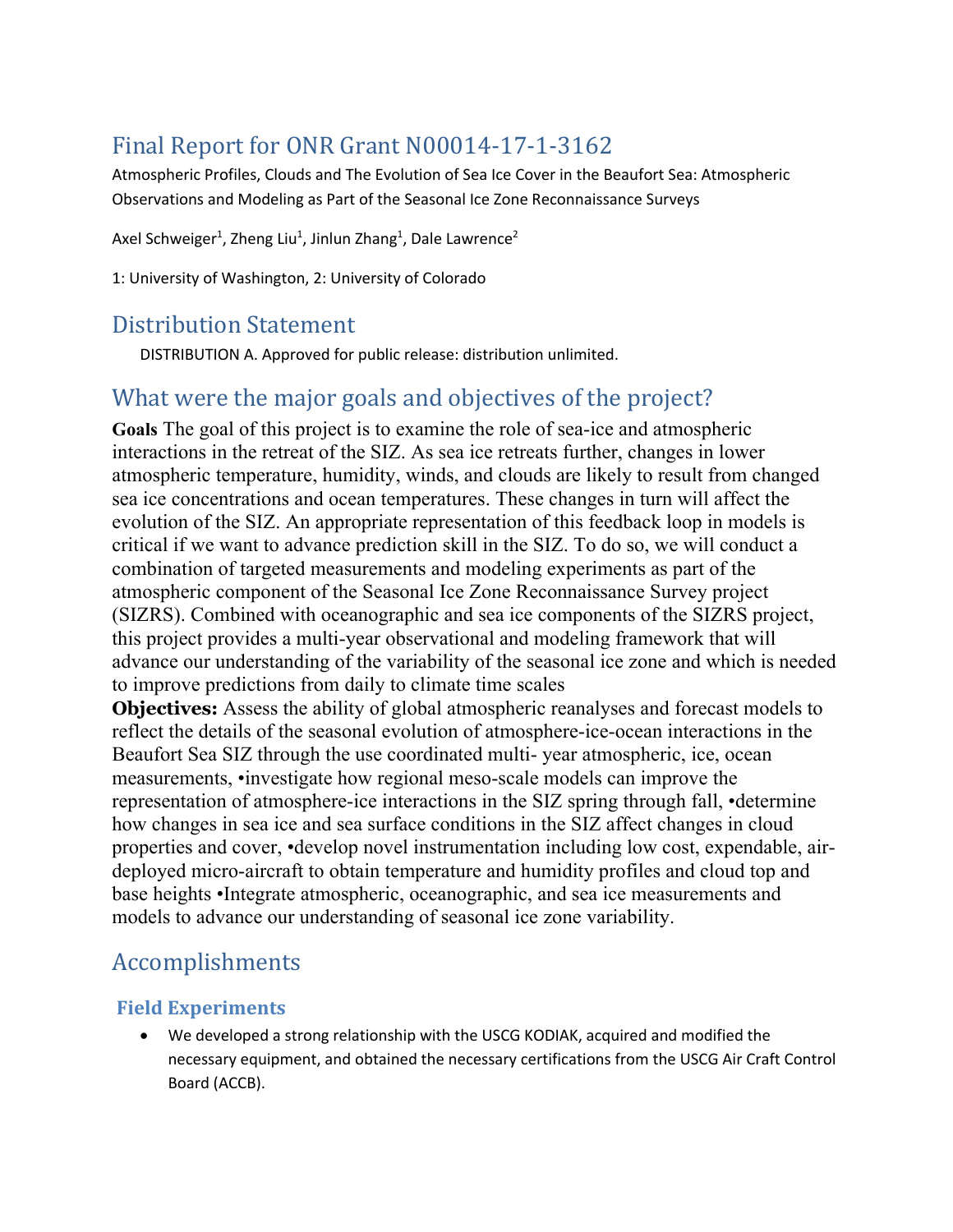• From 2016-2021 we conducted 19 flights yielding 350 atmospheric profiles along the 150W and 140W longitude lines and across the ice edge with varying latitudinal ranges depending on the position of the ice edge from ~3000m altitude. The flight pattern across the ice edge was adjusted to a lower height (1700 m) to allow more dense sampling across the ice edge.Technology Development

### **Technology Development**

#### Dropsonde System Evolution

We helped convert a commercial radiosonde (balloon system) into a dropsonde system. This adds another vendor to a very limited number of suppliers for dropsonde systems

#### IR Cloud Margin Drop Sonde



Glider Sonde



We designed and tested a dropsonde system that uses an IR sensor package to detect vertical cloud margins (cloud top/bottom) The IR cloud margin sensors on the GliderSonde have been refined through a design revision, and a large batch of the thermopile amplifier boards have been manufactured. These are ready for final assembly, and we plan to integrate them into conventional dropsondes as part of the routine deployments from the Coast Guard C-130 carried out by the SIZRS team. Modified dropsonde launches are planned for the SIZRS campaigns during 2019.

We experimented with designs for an expandable Glider Sonde with foldable wings that can be launched through a launch tube available on many military or research aircraft.The GliderSonde concept for deploying IR cloud margin sensors from a manned aircraft using a folding-wing glider is evolving in response to technical and regulatory challenges. A central issue has been obtaining permission to launch the GliderSonde. Although it is small and lightweight (about 1 lb.), it is classified as an unmanned aircraft system (UAS) by the FAA and is subject to stringent deconfliction measures in the National Airspace. An attempt was made to handle these concerns from the US Coast Guard (the original plan was to deploy GliderSonde from a USCG C-130) by launching in restricted airspace R-2204 near Oliktok Point, Alaska.

Sandia National Laboratory manages this airspace, and we have worked with them extensively to fly ground-launched UAS in this location in the past. Although Aviation Safety Plans for GliderSonde use in R-2204 have been approved by Sandia, USCG approval was denied. As an alternative route for testing the design, we connected with the NOAA Arctic Heat to explore GliderSonde launches from the NOAA Twin Otter during the 2018 summer campaign north of Alaska. This change would have required significant design changes in the GliderSonde to accommodate a launch through the Twin-Otter launch tube. To ensure this path was viable, two "dummy" GliderSondes were sent to Alaska to conduct test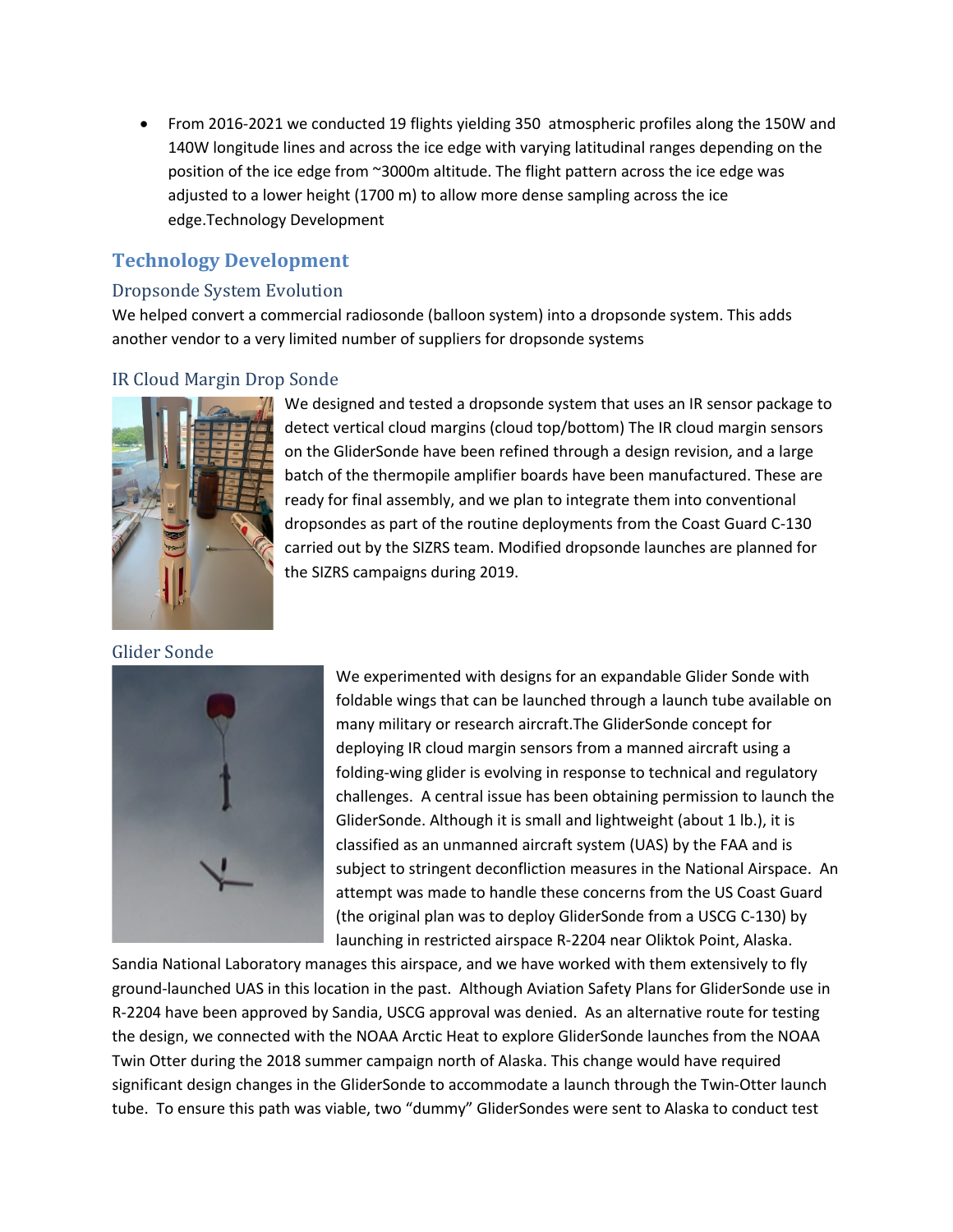drops from the Twin Otter sonobuoy tube. These drops were conducted in August, 2018, and performed well. Plans were then made to drop the GliderSonde in R-2204, and perhaps in the warning area W220 in the Beaufort Sea north of Oliktok, and the approval process was started at NOAA. Based on the prior approval from Sandia for R-2204, approval there was expected, but W220 was not in restricted airspace, and despite the ability to turn on the warning area as needed, it appeared that an FAA Certificate of Authorization would be needed there. This was problematic without some direct means of deconfliction (visual, radar, etc.).= Therefore an IOP request was submitted through Sandia to provide ground support for this effort in R-2204. During this time, University of Colorado DataHawk UAS were being used in R-2204 as part of the POPEYE campaign, and were experiencing unusual problems with Radio Frequency Interference (RFI) from the Air Force radar there, causing the DataHawk fleet to be grounded. Since the GliderSonde uses the same type of autopilot, this raised concerns that it could also be affected, effectively preventing GlilderSonde drops there until the problem could be diagnosed and mitigated. Thus, the efforts to deploy the GliderSonde have been unsuccessful to date.

# Research and Results

### **Validation of Forecast and Reanalysis Models**

We compared SIZRS profiles with Forecast models and Reanalysis data and dedicated regional atmospheric models. We found warm biases near the surface and a cold bias above. Changes in turbulent mixing schemes improve low level biases. Humidity biases are due to biases in global reanalysis/forecast fields **(Liu et al. 2015)**

#### **Warm Air Advection and Melt Onset**

We found that warm air advections from Alaska can play a significant role in melt onset and can affect surface type assignment in global forecast/reanalysis models (ECMWF). **(Liu and Schweiger, 2017)**

### **Sea Ice and Low Level Jets**

We examined the role of sea ice on boundary layer profiles and the location of atmospheric Lower Level Jets (LLJ). We found that surface temperature contrasts affect wind speed at the level of LLJ. Sea ice strengthens the LLJ by pushing it northward over sea ice and increasing it by as much as 29%. Synoptic conditions are the primary reason for ice edge LLJs. A different mechanism for surface winds exists. Strong stratification over sea ice prohibits the transport of LLJ momentum down to the surface confining strong winds close to the ice edge **(Liu and Schweiger, 2019)**

#### **Sea Ice Variability in the Last Ice Are**

We examined the variability of sea ice in the so called Last Ice Area (LIA). An area of the Arctic that features thick sea ice. We found that the LIA is best separated into two regions (East/West). While both regions have been thinning, interannual variability can be out of sync **(Moore et al. 2019).**

### **High-Resolution Sea Ice Modeling**

We investigated sea ice properties in high resolution sea ice models. Three Arctic sea ice-ocean models with varying high uniform horizontal resolutions of 6, 4, and 2 km for the whole Arctic Ocean were constructed. Sea ice thickness, concentration, velocity, deformation, and lead opening simulated by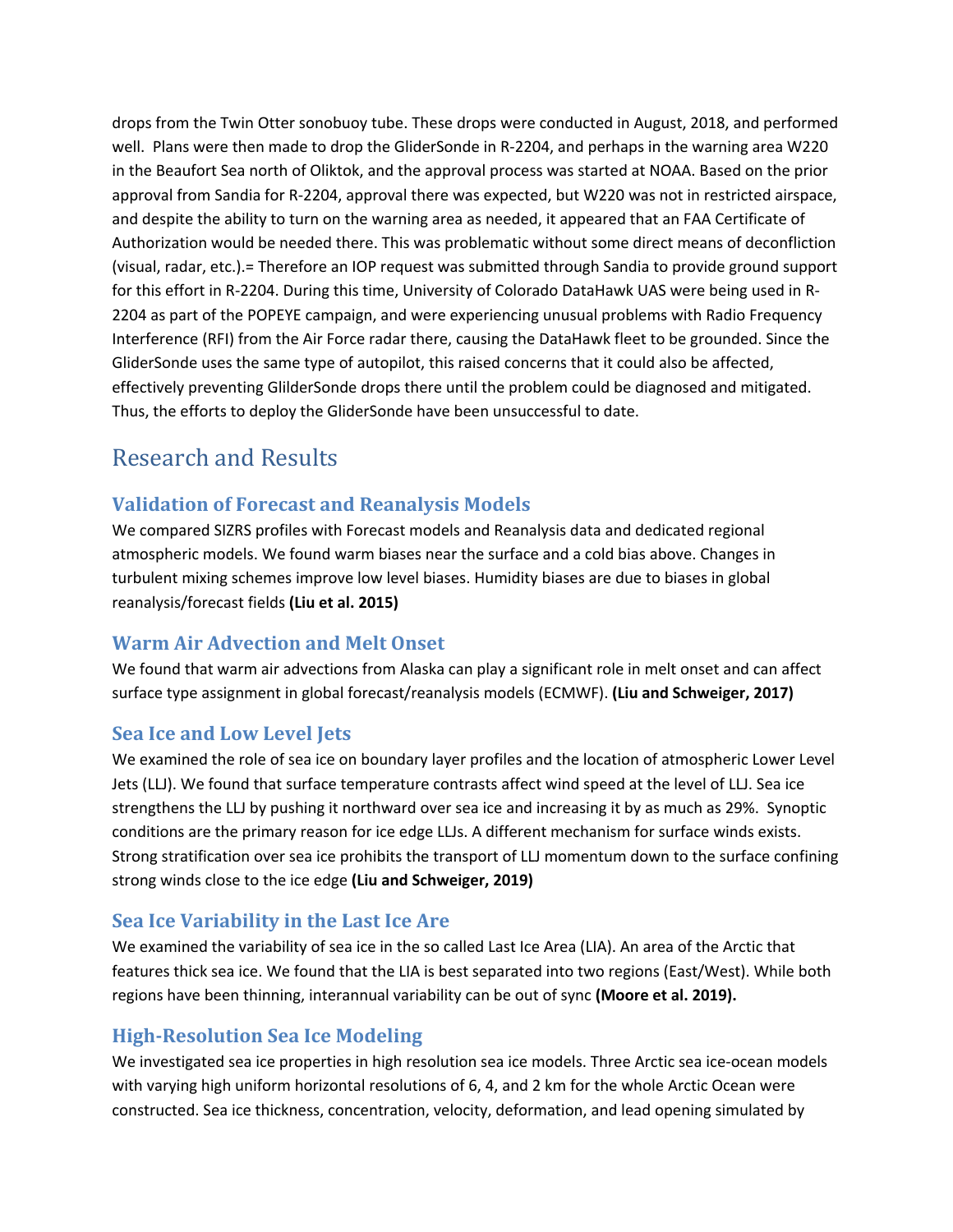these high-resolution models over the period 2011-2018 were examined. Results from this investigation have been published in Journal of Geophysical Research **(Zhang, 2021)**.

#### Lead-Cloud Interactions

The conventional assumption of lead effects on clouds is that the heat and moisture fluxes from the leads will increase the amount of clouds due to the large surface contrast between open water and sea ice during the cold winter season. However, as the open lead freezes, the moisture flux is cut off drastically while the sensible heat flux is still large. This will heat and dry the atmospheric boundary layer and dissipate existing cloud cover. We combined the ICESat-2 sea ice height product (ATL07) and cloud product (ATL09) to examine the covariability of leads in the Arctic sea ice and cloud cover. The results show a clear signal of leads on cloud fraction. While large open leads tend to increase cloud cover, sensible heat flux from thin, refrozen leads tends to decrease cloud cover. This is potentially important feedback that is currently not accounted for in forecast and climate models. A paper describing this result is currently in review at Nature Communications **(Liu and Schweiger, in review)**.

### **Cloud Structure of Arctic Cyclone**

Cloud structure of Arctic cyclones We implemented a Arctic cyclone (AC) tracking algorithm and established AC composites using the identified AC tracks from June 2006 to November 2017 using the ERA-interim reanalysis and cloud observations from CloudSat and CALIPSO (Fig. 2). Results show that mean AC composites are dominated by the axisymmetric equivalent baroctropic structure similar to the three long lasting summer ACs examined by Aizawa and Tanaka (2016). This agreement corroborates their argument that ACs, especially the long lasting ACs, are different from the mid-latitude cyclones in both structure and the role of TPV on their sustained development over the Arctic Ocean.

### **Sea Ice Model Improvement**

The project contributed to the development of melt-pond and floe size parameterization schemes for PIOMAS. Satellite data were used to develop and validate parameterizations **(Zhang et al. 2016, 2018, Stern et al. 2018 a,b)**

### **Sea Ice Mass Budgets from Satellite and Models**

We compared CryoSat derived sea ice mass budget (growth, advection) with two sea ice models. The results show that the ice growth feedback has been countering ice loss in some parts of the Arctic (Beaufort/Chukchi). An increased role of ocean heat flux associated with "Atlantification" has accelerated sea ice thinning on the Atlantic side of the Arctic **(Ricker et al. 2021)**

We contributed to a overview paper that inventories the contribution of sea ice loss to the global energy imbalance **(von Schuckman et al. 2020)**

### **Wandel Sea Polynyas**

We examined two unusually large Polynyas that occurred in the Wandel Sea, an area of the LIA just north of Greenland, in February 2018 and in August of 2020. Unusually strong, offshore winds contributed to the formation of both Polynyas but while long term thinning contributed 20% to the summertime event **(Schweiger et al. 2020),** changing sea ice thickness appears to have played no role in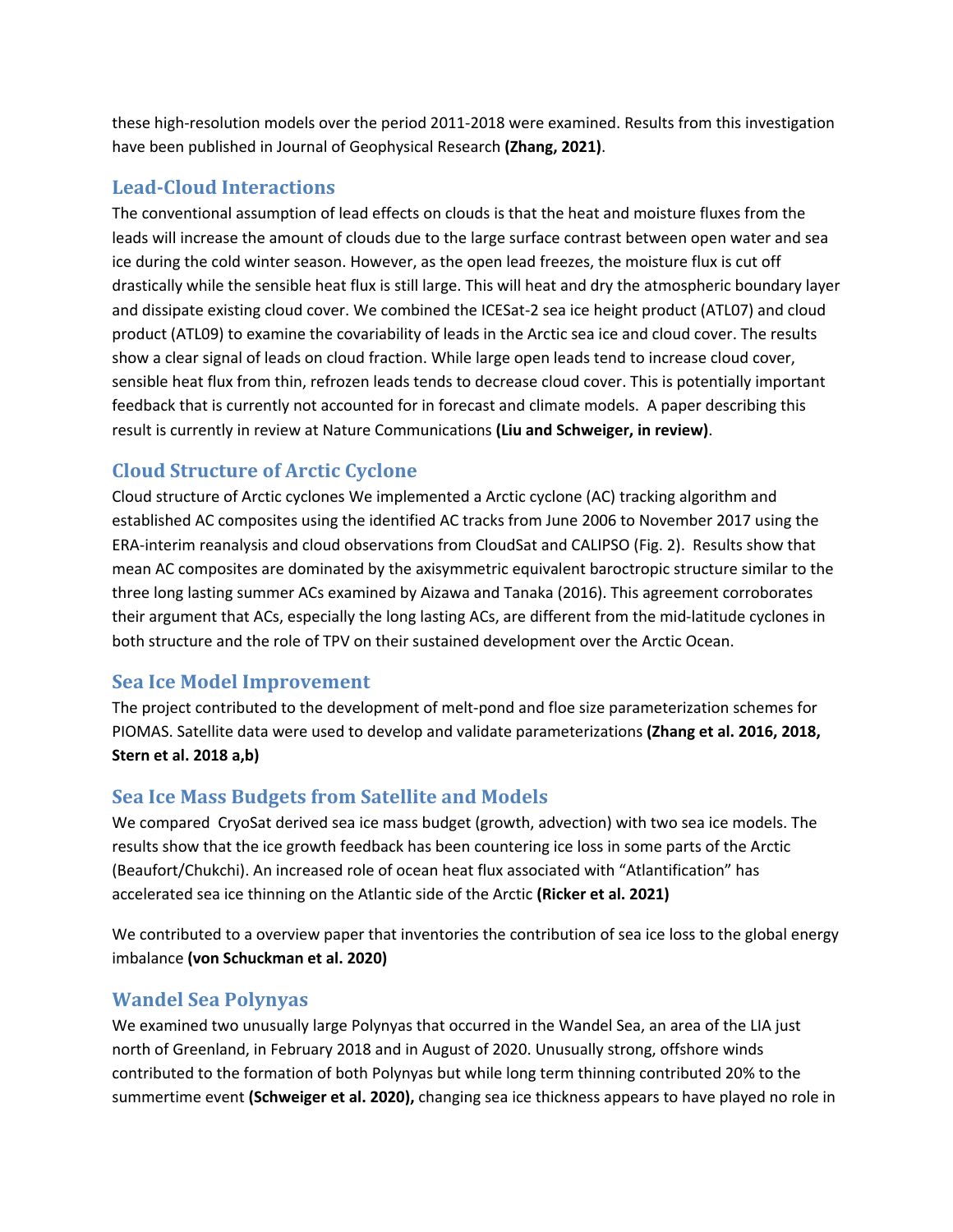the winter time event **(Moore et al. 2018)**. We also found that the thickness distribution, particularly the fraction of relatively thin ice was important in accelerating ice melt during the 2020 melt season in this region. This helped explain the formation of the Polynya in a year when initial sea ice thickness in spring was actually fairly normal for the recent period (Schweiger et al. 2020)

### **Sea Ice Variability and connections between the Beaufort Gyre and the Last Ice Area**

The collapse of the climatological high pressure system over the Beaufort Sea and the associated reversal of the Gyre during winter of 2017 was attributed to thinning of sea ice which allowed storm system from the Atlantic side to penetrate further into the Arctic Basin **(Moore et al. 2018)** 

We examined the role of sea ice transport within the Beaufort Gyre and between the Last Ice Area. Here we show that during the summers of 2020 and 2021, the Beaufort Sea hosted anomalously large concentrations of thick and old ice. We show that ice advection contributed to these anomalies, with 2020 dominated by eastward transport from the Chukchi Sea, and 2021 dominated by transport from the Last Ice Area to the north of Canada and Greenland. Since 2007 cool season (fall, winter, and spring) ice volume transport into the Beaufort Sea accounts for ~45% of the variability in early summer ice volume - a threefold increase from that associated with conditions prior to 2007 **(Moore et al, in review)**

### **SIDFEX Sea Ice Drift Forecast Experiment**

The SIDFEX Experiment (Goessling et al. 2019), a multi-institutional international coordinated experiment to assess and improved sea ice drift forecasts, completed the 2021 season. The project contributed to the search for the Endurance. A paper summarizing the overall results is in preparation (Goessling et al. in prep)

### **SIPN Sea Ice Outlook**

We completed a reforecast experiment that covers the period from 2000-2020. A derivative of the PIOMAS model is forced with NOAA CFSR/CSFv2 atmospheric forcing fields for a forecast period of 3 months. Forecasts are initialized monthly from June through September. Regional forecasts for subregions of the Arctic are completed. Results from the reforecast experiment are currently being analyzed as a group effort and a paper summarizing is in preparation (Bushuk et al. in prep).

# What opportunities for training and professional development did the project provide?

The project provided field work and research opportunities for a a post-doctoral research associate (Zheng Liu). He is now and Senior Research Scientist with APL who has been developing his own research program.

## How were the results disseminated to communities of interest?

The project yielded **15** peer reviewed papers and numerous presentations during workshops and conferences.